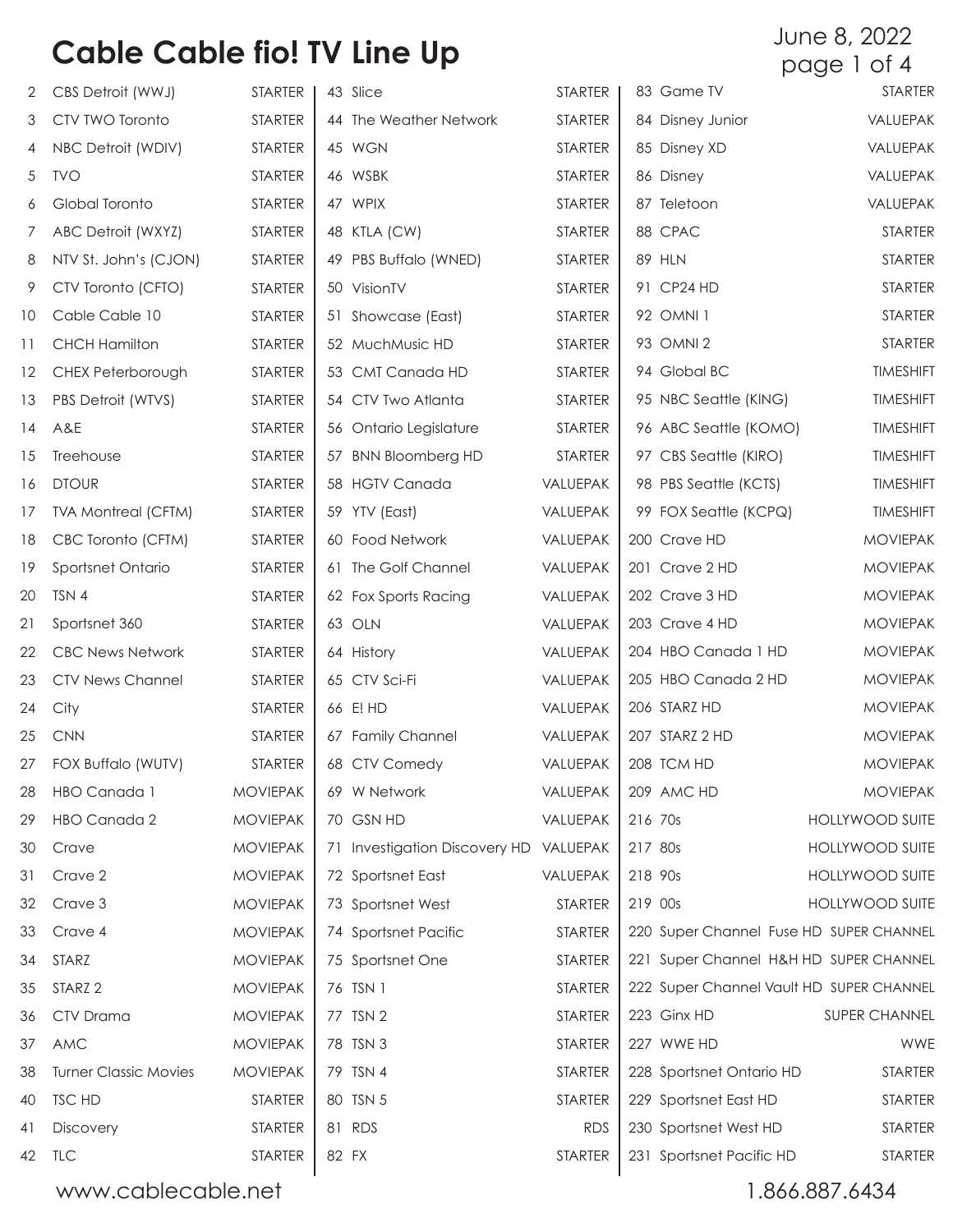|     | 232 Sportsnet One HD                   | <b>STARTER</b>      |     | 286 Family HD              | FAMILY/VALUEPAK | 346 NBC Detroit HD                       | STARTER                                  |
|-----|----------------------------------------|---------------------|-----|----------------------------|-----------------|------------------------------------------|------------------------------------------|
|     | 234 TSN 1 HD                           | <b>STARTER</b>      | 287 | Disney Junior HD           | FAMILY/VALUEPAK | 347 FOX Seattle HD                       | <b>STARTER</b>                           |
|     | 235 TSN 2 HD                           | <b>STARTER</b>      | 288 | Disney XD HD               | FAMILY/VALUEPAK | 348 NBC Seattle HD                       | STARTER                                  |
|     | 236 TSN 3 HD                           | <b>STARTER</b>      | 289 | Disney HD                  | FAMILY/VALUEPAK | 349 ABC Seattle HD                       | STARTER                                  |
|     | 237 TSN 4 HD                           | <b>STARTER</b>      |     | 290 HGTV Canada HD         | VALUEPAK        | 350 CBS Seattle HD                       | <b>STARTER</b>                           |
|     | 238 TSN 5 HD                           | <b>STARTER</b>      | 291 | Food HD                    | VALUEPAK        | 351 PBS Seattle HD                       | <b>STARTER</b>                           |
|     | 239 RDS HD                             | <b>RDS</b>          |     | 292 History HD             | VALUEPAK        | 370 Global Vancouver HD                  | <b>STARTER</b>                           |
|     | 240 Sportsnet 360 HD                   | <b>STARTER</b>      |     | 293 CTV Sci-Fi HD          | VALUEPAK        | 371 CityTV Vancouver HD                  | <b>STARTER</b>                           |
|     | 241 NBA TV HD                          | <b>HDSPORTS</b>     |     | 294 W Network HD           | VALUEPAK        | 372 CBC Vancouver HD                     | <b>STARTER</b>                           |
|     | 242 Leafs TV HD                        | <b>HDSPORTS</b>     |     | 295 CTV Comedy HD          | VALUEPAK        | 373 CTV Vancouver HD                     | <b>STARTER</b>                           |
|     | 244 Fox Sports Racing HD               | <b>HDSPORTS</b>     |     | 296 Slice HD               | <b>STARTER</b>  | 398 SNWD HD                              | SPORTSNET WORLD                          |
| 245 | Big 10 Network HD                      | <b>HDSPORTS</b>     | 297 | <b>DTOUR HD</b>            | <b>STARTER</b>  | 399 SNWD                                 | SPORTSNET WORLD                          |
|     | 246 Golf Channel HD                    | <b>HDSPORTS</b>     |     | 298 Discovery HD           | <b>STARTER</b>  | 402 ESPN Classic                         | MORE SPORTS 1                            |
| 247 | <b>BBC Earth</b>                       | <b>HDSPORTS</b>     | 299 | Fireplace HD               | <b>STARTER</b>  | 411 ATN Cricket Plus                     | MORE SPORTS 2                            |
|     | 251 NFL Networks HD                    | <b>HDSPORTS</b>     |     | 300 CBC Toronto HD         | <b>STARTER</b>  | 420 Leafs TV                             | MORE SPORTS 2                            |
|     | 255 Wild TV HD                         | <b>MORESPORTS 1</b> | 301 | <b>CBC News Network HD</b> | <b>STARTER</b>  | 421 NBA TV                               | MORE SPORTS 2                            |
|     | 256 Sportsman HD                       | <b>MORESPORTS 1</b> |     | 302 Global Maritimes HD    | <b>STARTER</b>  | 423 The Fight Network                    | MORE SPORTS 2                            |
|     | 260 A&E HD                             | <b>MORESPORTS 1</b> | 303 | Global Toronto HD          | <b>STARTER</b>  | 424 Big Ten Network                      | MORE SPORTS 2                            |
|     | 261 Showcase HD                        | <b>STARTER</b>      |     | 304 City Toronto HD        | <b>STARTER</b>  | 430 DejaView                             | MORE MOVIES 1                            |
|     | 262 National Geographic HD             | <b>EXPLORER 2</b>   |     | 305 CTV Toronto HD         | <b>STARTER</b>  | 431 Movie Time                           | MORE MOVIES 1                            |
|     | 263 Discovery Velocity HD              | <b>HDVARIETY</b>    |     | 306 CTV 2 Toronto HD       | <b>STARTER</b>  | 432 Crime/Investigation HD MORE MOVIES 1 |                                          |
|     | 264 TLC HD                             | <b>HDVARIETY</b>    |     | 307 CNN HD                 | <b>STARTER</b>  | 434 Adult Swim                           | MORE MOVIES 1                            |
|     | 266 Smithsonian Channel                | <b>HDVARIETY</b>    |     | 309 OMNI 1 HD              | <b>STARTER</b>  | 441 Lifetime                             | MORE MOVIES 2                            |
| 267 | Love Nature                            | <b>HDVARIETY</b>    |     | 310 OMNI 2 HD              | <b>STARTER</b>  | 443 Rewind                               | MORE MOVIES 2                            |
|     | 268 BBC First HD                       | <b>HDVARIETY</b>    |     | 312 TVO HD                 | <b>STARTER</b>  |                                          | 445 Silver Screen Classics MORE MOVIES 2 |
|     | 269 Nat Geo Wild HD                    | <b>HDVARIETY</b>    |     | 313 CHCH HD                | <b>STARTER</b>  | 450 American Heroes                      | <b>EXPLORER 1</b>                        |
|     | 270 A.Side HD                          | <b>HDVARIETY</b>    |     | 314 FXX HD                 | <b>STARTER</b>  | 452 One TV                               | <b>EXPLORER 1</b>                        |
|     | 271 Adult Swim HD                      | MUSIC <sub>2</sub>  |     | 315 FX HD                  | <b>STARTER</b>  | 455 NASA TV                              | <b>EXPLORER 1</b>                        |
|     | 272 Lifetime HD                        | MOREMOVIES 1        |     | 330 WSBK HD                | <b>STARTER</b>  | 460 Documentary                          | <b>EXPLORER 2</b>                        |
|     | 274 Movietime HD                       | MOREMOVIES 2        |     | 331 KTLA HD                | <b>STARTER</b>  | 461 National Geographic                  | <b>EXPLORER 2</b>                        |
|     | 275 H2 HD                              | LIFESTYLE 2         |     | 332 WPIX HD                | <b>STARTER</b>  | 463 Animal Planet HD                     | <b>EXPLORER 2</b>                        |
|     | 276 Investigation Discovery HD         | LIFESTYLE 2         |     | 337 WGN HD                 | <b>STARTER</b>  | 464 Discovery Science                    | <b>EXPLORER 2</b>                        |
|     | 277 YTV HD                             | VALUEPAK            |     | 338 NBC Buffalo HD         | <b>STARTER</b>  | 465 CTV Life HD                          | <b>HDVARIETY</b>                         |
|     | 278 ABC Spark HD                       | FAMILY/VALUEPAK     |     | 339 ABC Buffalo HD         | <b>STARTER</b>  | 466 Cooking Channel                      | LIFESTYLE 1                              |
|     | 279 Teletoon HD                        | <b>FAMILY</b>       |     | 340 CBS Buffalo HD         | <b>STARTER</b>  | 471 Yes TV                               | LIFESTYLE 1                              |
|     | 282 Cartoon Network HD FAMILY/VALUEPAK |                     |     | 341 FOX Buffalo HD         | <b>STARTER</b>  | 472 Makeful                              | LIFESTYLE 1                              |
|     | 283 Nickelodeon                        | <b>FAMILY</b>       |     | 343 ABC Detroit HD         | <b>STARTER</b>  | 474 Cottage Life                         | LIFESTYLE 2                              |
|     | 284 Wildbrain                          | <b>FAMILY</b>       |     | 344 CBS Detroit HD         | <b>STARTER</b>  | 480 OWN HD                               | LIFESTYLE 2                              |
|     | 285 Family JR                          | <b>FAMILY</b>       |     | 345 PBS Buffalo HD (WNED)  | STARTER         | 481 Magnolia Network HD                  | LIFESTYLE 2                              |
|     |                                        |                     |     |                            |                 |                                          |                                          |

www.cablecable.net  $\qquad$  1.866.887.6434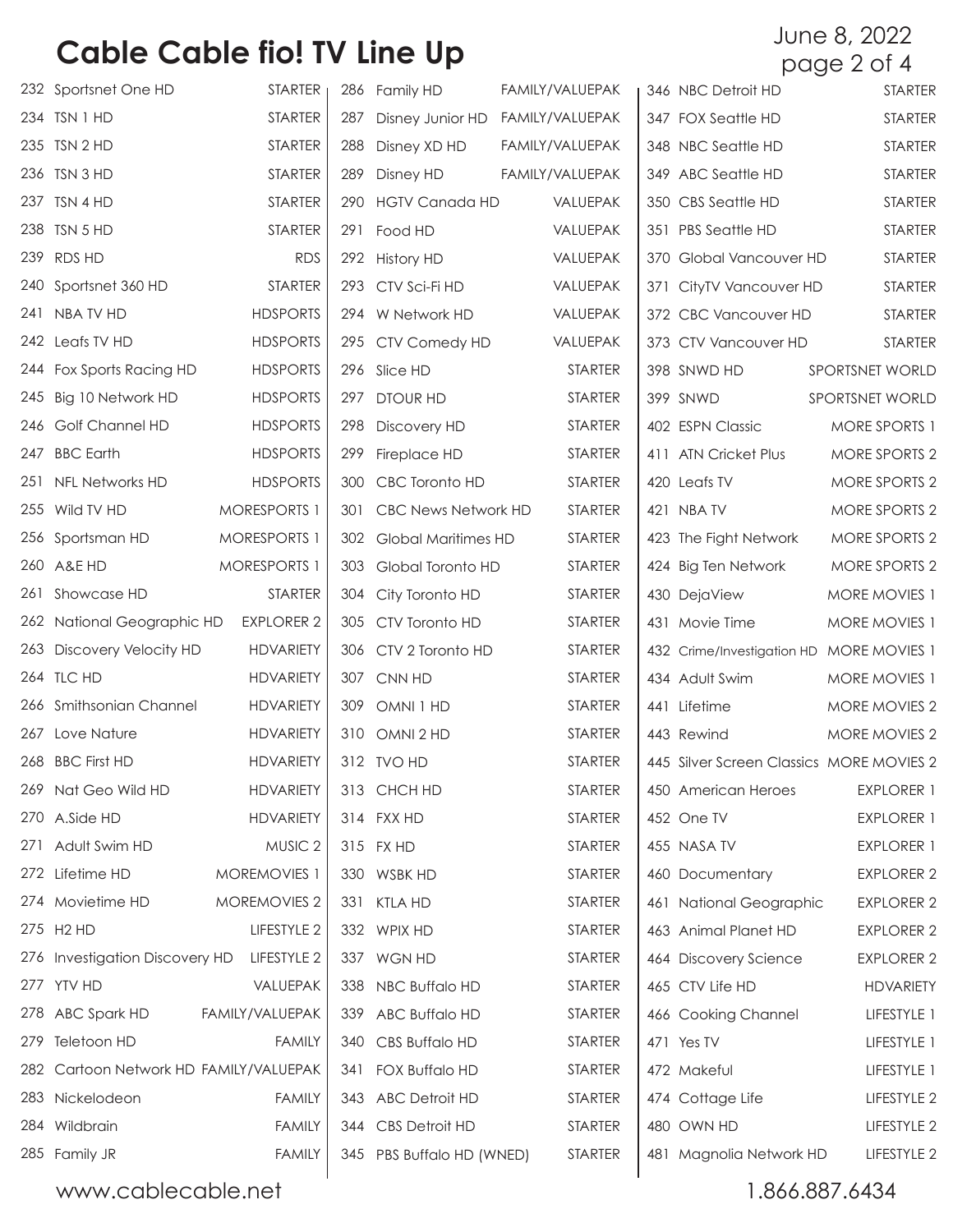|     | 483 H2 HD                                | LIFESTYLE 2    | 819 Stingray Eclectic Electronic   | <b>STARTER</b> | 858 | Stingray Opera Plus                 | ST, |
|-----|------------------------------------------|----------------|------------------------------------|----------------|-----|-------------------------------------|-----|
|     | 484 T+E HD                               | LIFESTYLE 2    | 820 Stingray Hot Country           | <b>STARTER</b> | 859 | <b>Stingray Baroque</b>             | ST, |
|     | 505 MTV2                                 | <b>MUSIC</b>   | 821 Stingray Country Classics      | STARTER        | 860 | <b>Stingray Popular Classical</b>   | ST, |
|     | 506 MTV HD                               | <b>MUSIC</b>   | 822 Stingray Rock                  | STARTER        | 861 | Stingray Le Top Detente             | ST, |
|     | 508 BET HD                               | <b>MUSIC</b>   | 823 Stingray Alternative           | <b>STARTER</b> |     | 862 Stingray Souvenirs              | ST, |
|     | 510 BBC World HD                         | <b>NEWS</b>    | 824 Stingray Classic Rock          | STARTER        | 863 | Stinray Franco Pop                  | ST, |
|     | 511 FOX News Channel                     | <b>NEWS</b>    | 825 Stingray Adult Alternative     | <b>STARTER</b> | 864 | <b>Stingray Chansons</b>            | ST, |
|     | 512 MSNBC HD                             | <b>NEWS</b>    | 826 Stingray Canadian Indie        | <b>STARTER</b> | 865 | Stingray Franco Attitude            | ST, |
|     | <b>516 CNBC</b>                          | <b>NEWS</b>    | 827 Stingray Indie Classics        | <b>STARTER</b> | 866 | <b>Stingray Franco Country</b>      | ST, |
| 561 | Super Channel Fuse SUPER CHANNEL         |                | 828 Stingray Headbangers           | <b>STARTER</b> | 867 | Stingray Franco Retro               | ST, |
|     | 562 Super Channel H&H SUPER CHANNEL      |                | 829 Stingray Heavy Metal           | <b>STARTER</b> | 868 | Stingray Nostalgie                  | ST, |
|     | 649 Penthouse TV HD                      | <b>PENT</b>    | 830 Stingray Rock n' Roll          | <b>STARTER</b> | 869 | <b>Stingray Mousses Musique</b>     | ST, |
|     | 650 Playboy                              | PLBY           | 831 Stingray Jukebox Oldies        | <b>STARTER</b> | 870 | Stingray Around The World           | ST, |
|     | 651 Exxxtasy                             | <b>EXXX</b>    | 832 Stingray Easy Listening        | STARTER        | 871 | Stingray World Carnival             | ST, |
|     | 652 Red Hot TV                           | <b>RDXXX</b>   | 833 Stingray Jammin'               | <b>STARTER</b> |     | 872 Stingray Latin                  | ST, |
|     | 700 HPITV                                | <b>HPITV</b>   | 834 Stingray Soul'n R&B            | STARTER        | 873 | Stingray Latino Tropical            | ST, |
|     | 702 HPITV International                  | <b>HPITV</b>   | 835 Stingray Motown                | <b>STARTER</b> | 874 | Stingray Reggaeton                  | ST, |
|     | 703 HPITV Canada                         | <b>HPITV</b>   | 836 Stingray Total Hits - France   | STARTER        | 875 | Stingray Salsa/Merengue             | ST, |
|     | 704 HPITV West                           | <b>HPITV</b>   | 837 Stingray Total Hits - Poland   | <b>STARTER</b> | 876 | Stingray Retro Latino               | ST, |
|     | 799 Ambiance                             | <b>STARTER</b> | 838 Stingray Total Hits - Russia   | <b>STARTER</b> | 877 | Stingray Rock en Espanol            | ST, |
|     | 800 Stingray Hit List                    | <b>STARTER</b> | 839 Stingray Total Hits - Germany  | <b>STARTER</b> | 878 | Stingray Classical India            | ST, |
| 801 | Stingray Total Hits UK                   | <b>STARTER</b> | 840 Stingray Total Hits - Austria  | <b>STARTER</b> | 879 | Stingray Bollywood Hits             | ST, |
|     | 802 Stingray All Day Party               | <b>STARTER</b> | 841 Stingray Total Hits - Italy    | <b>STARTER</b> | 880 | Stingray Punjabi                    | ST, |
|     | 803 Stingray Pop Adult                   | <b>STARTER</b> | 842 Stingray Total Hits - Spain    | <b>STARTER</b> | 881 | Stingray Sounds of South India      | ST, |
|     | 804 Stingray Nothin' But 90's            | <b>STARTER</b> | 843 Stingray Folk Roots            | <b>STARTER</b> | 882 | <b>Stingray Guangdong</b>           | ST, |
|     | 805 Stingray Rewind 80's - 90's          | <b>STARTER</b> | 844 Stingray Jazz Masters Stingray | STARTER        | 883 | Stingray Hindi Gold                 | ST, |
|     | 806 Stingray Remember the 80's STARTER   |                | 845 Jazz Now                       | STARTER        | 884 | Stingray mando Pop                  | ST, |
|     | 807 Stingray Flashback 70's              | <b>STARTER</b> | 846 Stingray Smooth Jazz           | STARTER        | 885 | Stingray The Asian Flavor           | ST, |
|     | 808 Stingray Revival 60's - 70's         | <b>STARTER</b> | 847 Stingray Big Band              | STARTER        | 886 | Stingray Samba & Pagode             | ST, |
|     | 809 Stingray Freedom                     | <b>STARTER</b> | 848 Stingray Kid's Stuff           | STARTER        | 887 | <b>Stingray Kuschelsongs</b>        | ST, |
|     | 810 Stingray The Light                   | <b>STARTER</b> | 849 Stingray The Blues             | STARTER        | 888 | Stingray Schlager                   | ST, |
| 811 | <b>Stingray Greatest Hits</b>            | <b>STARTER</b> | 850 Stingray Deep Blues            | STARTER        | 889 | Stingray Volksmusik                 | ST, |
|     | 812 Stingray Everything' 80s             | <b>STARTER</b> | 851 Stingray The Chill Lounge      | STARTER        | 890 | Stingray NL - Nederpop              | ST, |
|     | 813 Stingray Dancefloor Fillers          | <b>STARTER</b> | 852 Stingray Chillout              | STARTER        | 891 | Stingray Farsi                      | ST, |
|     | 814 Stingray Groove Disco & Funk STARTER |                | 853 Stingray Nature                | STARTER        | 892 | <b>Stingray Arabic</b>              | ST, |
|     | 815 Stingray Hip Hop                     | <b>STARTER</b> | 854 Stingray The Spa               | STARTER        | 893 | Stingray Turk Muxigi                | ST, |
|     | 816 Stingray Urban                       | <b>STARTER</b> | 855 Stingray New Age               | STARTER        | 894 | Stingray Tagalog                    | ST, |
| 817 | Stingray Bass, Breaks and Beats STARTER  |                | 856 Stingray Chamber Music         | STARTER        | 895 | <b>Stingray South Africa Gospel</b> | ST, |
|     | 818 Stingray Hip-Hop/R&B                 | <b>STARTER</b> | 857 Stingray Classic Masters       | STARTER        | 896 | Stingray South African Traditional  | ST, |
|     | www.cablecable.net                       |                |                                    |                |     | 1.866.887.6434                      |     |

STARTER STARTER STARTER STARTER STARTER STARTER STARTER STARTER STARTER STARTER STARTER STARTER STARTER STARTER STARTER STARTER STARTER STARTER STARTER STARTER STARTER STARTER STARTER STARTER STARTER STARTER STARTER STARTER STARTER STARTER STARTER STARTER STARTER STARTER STARTER STARTER STARTER STARTER STARTER